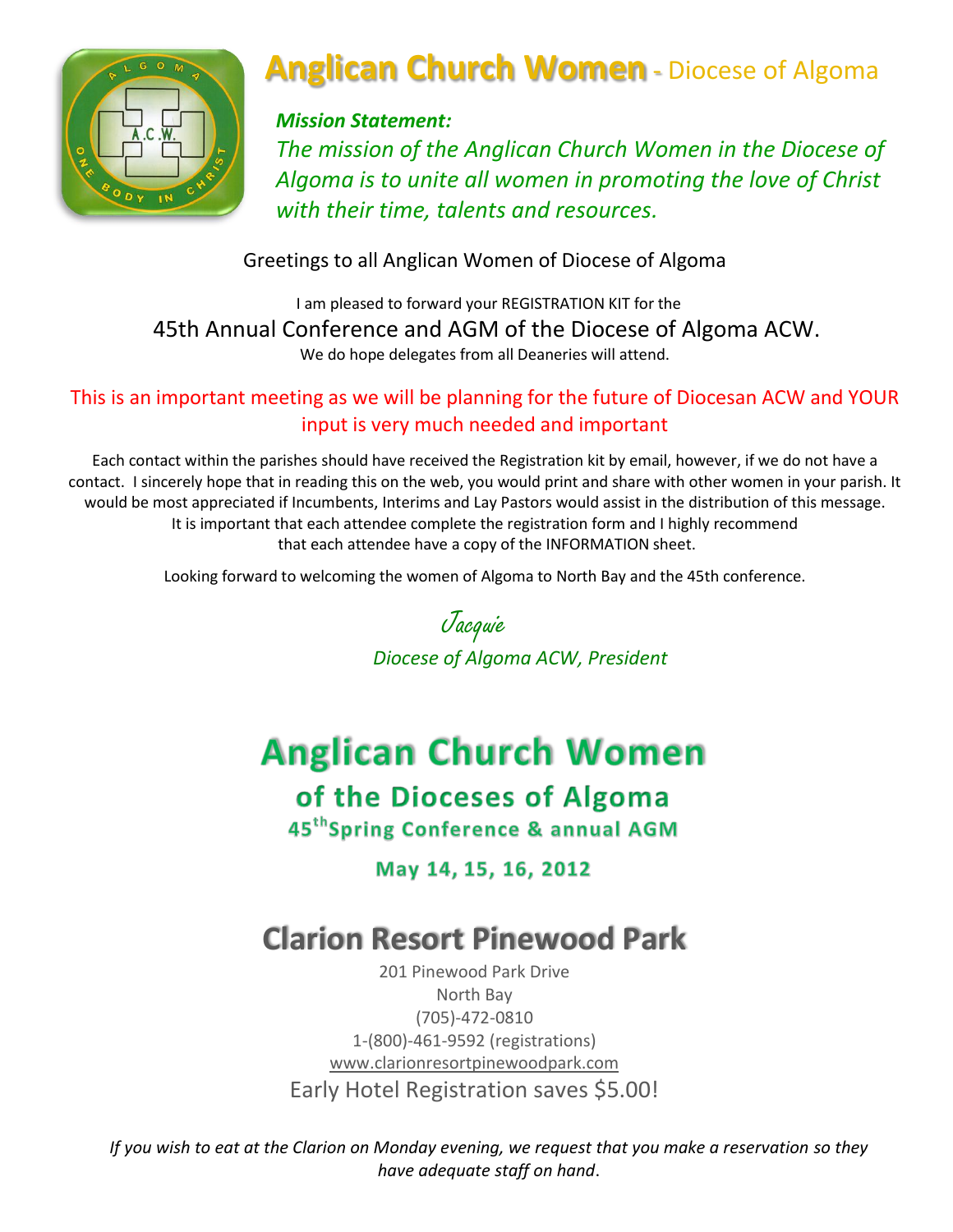#### **General Information regarding Accommodations**

The Clarion Resort provides a beautiful venue. The price of the room is **\$104.00 until April 15**, after which a **\$5.00 late registration** charge will increase the room price to **\$109.00** per night. The Clarion is including in the price of the room: two breakfast buffets per night or your choice of selection from their regular breakfast menu (except for the steak option). If there are more than two to a room, the **breakfast buffet charge** will be **\$5.00** pp.

#### **Special requests – make when you reserve your room**

Refrigerator for room - \$10.00 extra cost. Roll a way Cot – no extra cost – note extra breakfast cost above. Smoking Rooms – these rooms will have a balcony for outdoor smoking. Handicapped – request ground floor. There are no elevators in the building but there are ramps going to higher levels. There is a ramp into the building.

**Emergency contacts during the annual are:** Don Black (705)-497-5970 and Clarion Resort Front Desk (705)-472-0810

### **Monday May 14, 2012**

Registration from 3pm to 8pm at: **Christ Church** 890 Vimy Street North Bay, Ontario The registration will be held at Christ Church where there is abundant parking. All other business activities will take place at the Clarion Resort.

### **Tuesday May 15, 2012**

**Bus Transportation** will be provided to the:

**Opening Eucharist** 9:00 am

#### **St. Brice's Church**

1225 Cassells St. (705)-474-4005

Parking is at a premium at St. Brice's. We hope you will appreciate the effort and be on time for the pick ups

Registration will continue at the Clarion on both Tuesday and Wednesday

### **Wednesday May 16, 2012**

We welcome our keynote speaker Closing Eucharist with our ACW Chaplain, The Ven. Anne Germond. Installation of your new Board by The Rev. Dr. Stephen Andrews Lunch at 12:45 will be a time of goodbyes until the 2013 Annual in Muskoka.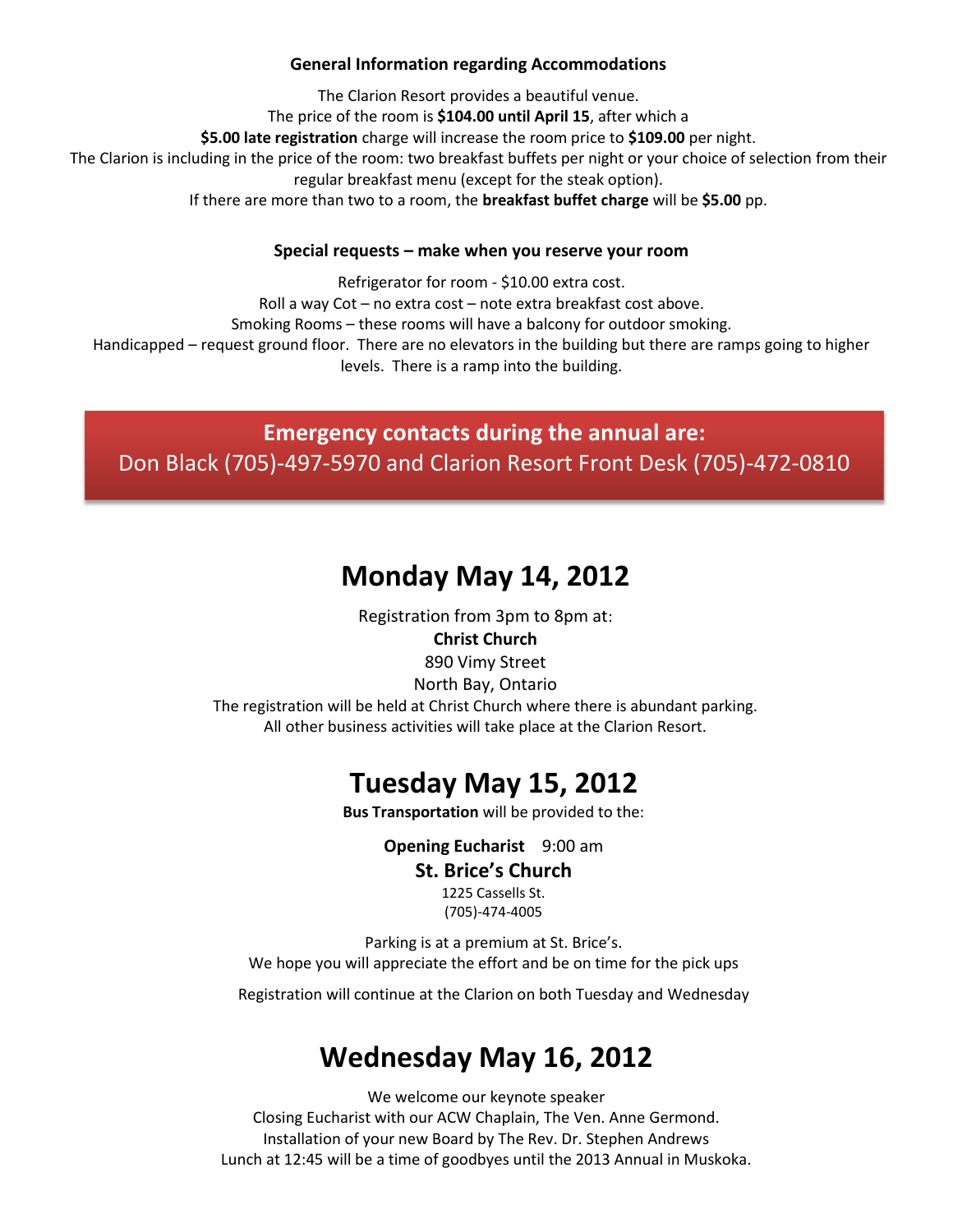### **Opportunities that you may seek out**

Learn about Buy a Net – Fight Malaria:

The Margaret Wright Table is always ready to receive and sell your craft donations.

Family Life will have cards and information Communications will be at a table to renew your ACW Newsletter

Share events, experiences with other Anglican Church Women from across our Diocese.

#### **Directions to Clarion Resort from North or South:**

- Highway 11 to North Bay
- Turn off at exit 338
- Turn onto Lakeshore Drive
- Take the first left onto Pinewood Park Drive

#### **Direction from Clarion Resort to Christ Church:**

- North on Hwy 11/17 to Algonquin Av.
- South on Algonquin Av (6 blocks) to Vimy St.
- Turn left on Vimy St.
- Drive 2.5 blocks to Christ Church (on RHS)



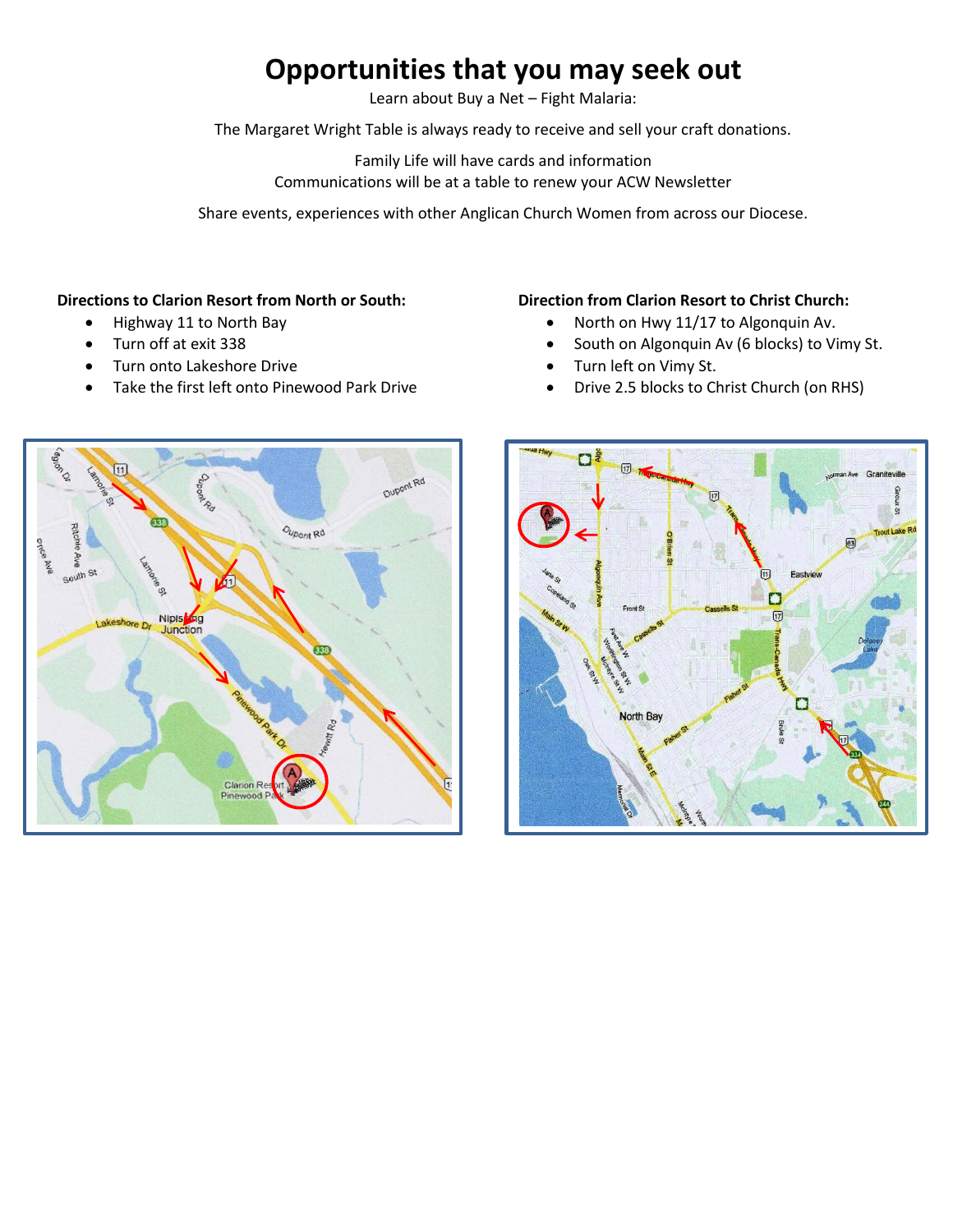### ACW ANNUAL REGISTRATION, May 14th – 16th, 2012

|                                                                                                |                                                                                                                                                                                                                                                        | <b>Registrar: Candice Rapp</b>                         |  |
|------------------------------------------------------------------------------------------------|--------------------------------------------------------------------------------------------------------------------------------------------------------------------------------------------------------------------------------------------------------|--------------------------------------------------------|--|
|                                                                                                |                                                                                                                                                                                                                                                        | 1044 Evansville Drive                                  |  |
|                                                                                                |                                                                                                                                                                                                                                                        | Sturgeon Falls, On. P2B 2K4<br>$(705) - 753 - 5256$    |  |
|                                                                                                |                                                                                                                                                                                                                                                        |                                                        |  |
|                                                                                                |                                                                                                                                                                                                                                                        |                                                        |  |
| Each Primary Branch is entitled only 4 Voting delegates, but All women are welcome.            |                                                                                                                                                                                                                                                        |                                                        |  |
| Are you a Voting Delegate? Please check one: Yes _________ No ________                         |                                                                                                                                                                                                                                                        |                                                        |  |
| Accessibility Requirements: Wheelchair? _____ Walker? _____ Other? _____________               |                                                                                                                                                                                                                                                        |                                                        |  |
| <b>Special Needs:</b>                                                                          |                                                                                                                                                                                                                                                        |                                                        |  |
|                                                                                                |                                                                                                                                                                                                                                                        |                                                        |  |
| enclose a separate sheet listing what you Can Eat.                                             |                                                                                                                                                                                                                                                        |                                                        |  |
| Do you require pick-up? Time of Arrival: Bus_________Train__________Airport___________ No_____ |                                                                                                                                                                                                                                                        |                                                        |  |
| REGISTRATION \$_________________                                                               |                                                                                                                                                                                                                                                        | \$70.00 - includes Registration, Banquet & Two lunches |  |
| LATE REGISTRATION +<br>Separate/extra Banquet +_______                                         | \$5.00 - for registration after May 1, 2012<br>\$40.00<br>Separate/extra Lunch(es) $+$ $ \frac{1}{2}$ \$12.50 -- add additional \$5.00 one day Registration Fee<br>One Day Registration +_________ \$5.00 - Please indicate day: Tues _____ Wed. _____ |                                                        |  |
| $\overline{ \text{DTAL}}$ $\hat{\mathsf{S}}$                                                   |                                                                                                                                                                                                                                                        |                                                        |  |
|                                                                                                | Please make cheques payable to: ACW DIOCESAN ANNUAL, 2012                                                                                                                                                                                              |                                                        |  |
|                                                                                                | No Refunds after May 1, but you may substitute your attendee.                                                                                                                                                                                          |                                                        |  |

**You must make your own hotel reservations directly with the Clarion Resort. Please note on the information sheet, the rate change after April 15th .**

**Emergency contacts during the annual are:** Don Black (705)-497-5970 and Clarion Resort Front Desk (705)-472-0810